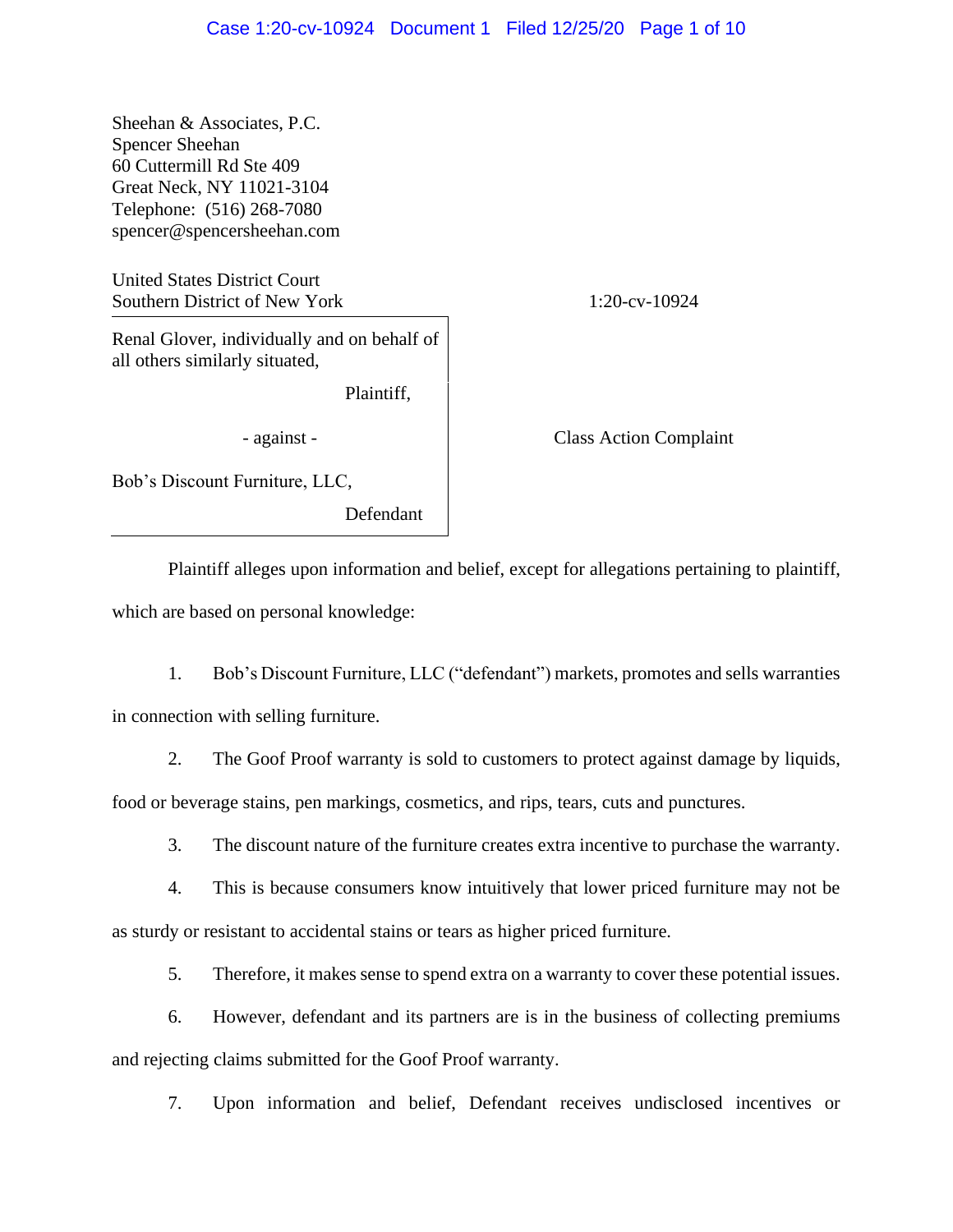## Case 1:20-cv-10924 Document 1 Filed 12/25/20 Page 2 of 10

kickbacks from Guardian Insurance for every warranty it sells to consumers.

8. Defendant's sales personnel receive bonuses and can be penalized based on the number of warranties they sell.

9. Defendant's sale of the warranties is misleading because the furniture is poorly made.

10. This means they can more easily and unfairly attribute any accidental stain or rip to a product defect, when there might be cause for overlap between what caused the damage.

11. However, when customers submit a warranty claim for one of the covered reasons, they are denied with the explanation that the damage or stain was not "accidental," but due to misuse.

12. For instance, many customers report submitting a claim due to young children causing stains or other damage which is typical for young children.

13. Such damages and stains are not "accidental" but expected, and the type of events which should trigger coverage under the warranty.

14. Defendant regularly denies claims if a customer cannot identify the exact date within a 30-day period when the stain or damage occurred.

15. Not noticing a stain or damage on the day it occurred is a common circumstance, especially if the furniture is used by other persons within a household and not exclusively by the warranty holder.

16. Additionally, if there is more than one markings or punctures on the furniture, the warranty will be denied on the basis that the items were "misused."

17. However, it is not expected that a customer would submit a claim on the warranty for the most minor and less visible markings or tears.

18. Yet this is often used as a pretext to deny valid claims.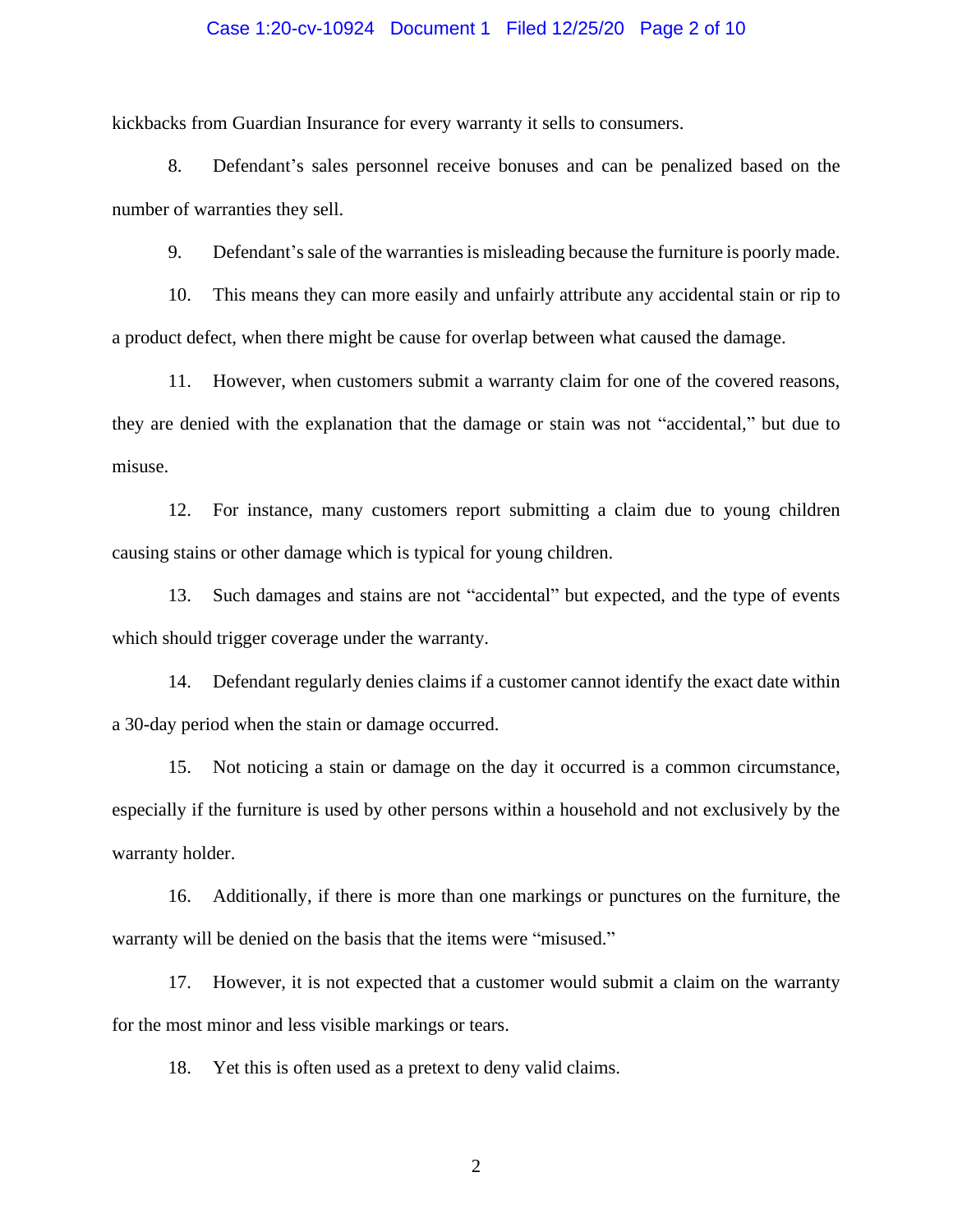## Case 1:20-cv-10924 Document 1 Filed 12/25/20 Page 3 of 10

19. Another pretext used to deny claims is "accumulated [stains/tears/etc]," "repetitive" or "preventable."

20. Customers submit pictures of the items for which coverage is sought, and defendant will seek to identify other markings or rips, even in other areas of the furniture, and deny claims on this basis.

21. Defendant has not reasonably defined what types of stains, rips, etc., are "excessive" and the application of this criteria results in denial of valid claims.

22. Representatives of the warranty company, on information and belief, receive incentives for the number of claims they deny during various time periods, resulting in consumers not receiving the coverage they were entitled to.

23. Defendant encourages consumers to use the cleaning products it provides for stains or markings.

24. This has the effect of delaying the time within which customers file their claims, resulting in the filing dates being beyond the 30 days permitted.

25. This practice is deceptive and unfair to consumers.

26. Rips or tears are often characterized as "normal wear and tear" even when they are caused by accidental damage of the type described as covered by the warranty.

27. When consumers do submit claims, they face long waits to speak with representatives, and are told they will be contacted back by someone, but no one calls back.

28. Their calls are often "disconnected" because the warranty representatives are evaluated on the length of their calls with claimants.

29. Customers must navigate confusing endless circular phone trees which lead to being disconnected.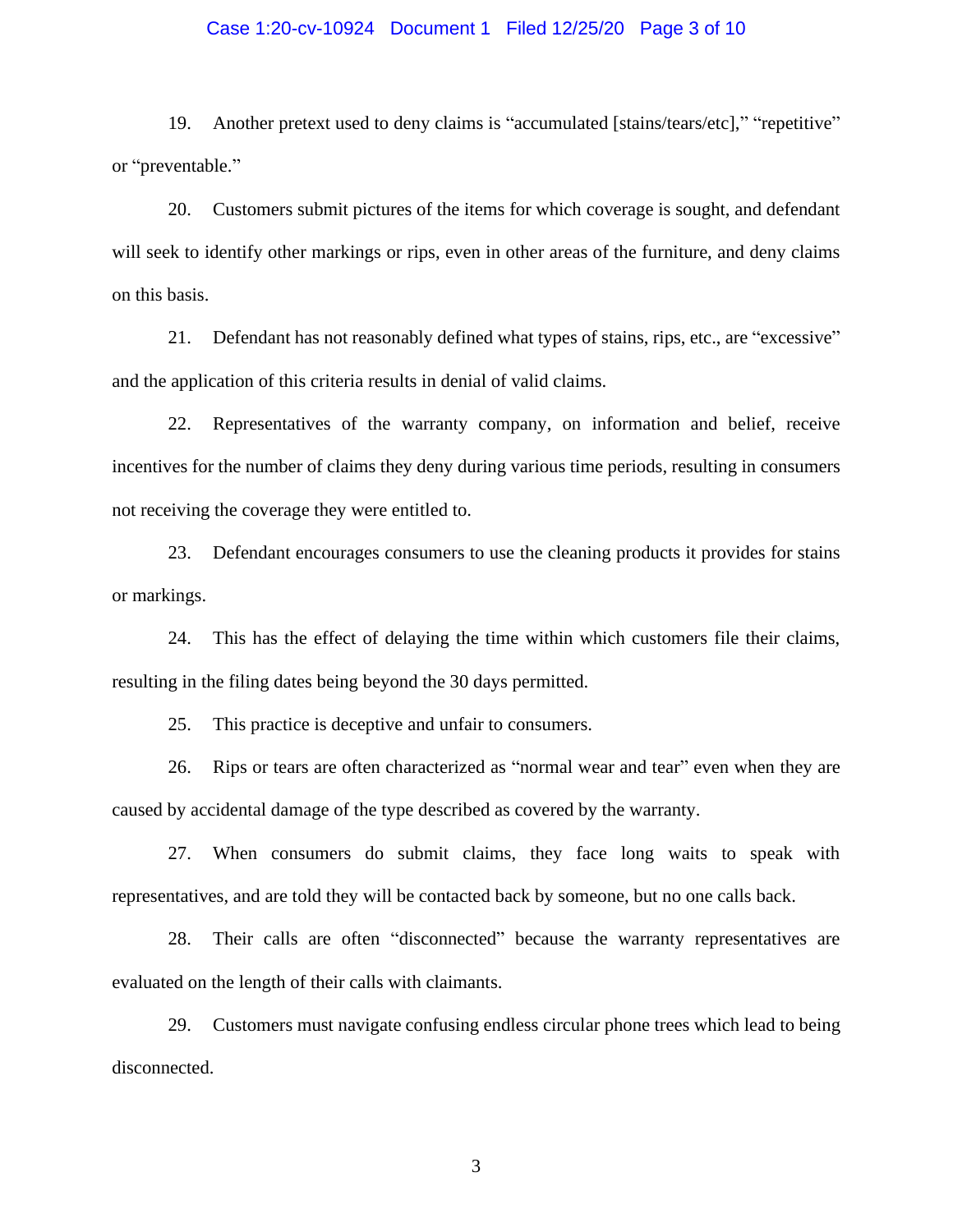## Case 1:20-cv-10924 Document 1 Filed 12/25/20 Page 4 of 10

30. Defendant's actions frustrate the purpose of the warranty and make it difficult to impossible for customers to have their valid claims honored.

31. Rips, tears and punctures are often described as "defects" and outside of coverage.

32. Defendant's promotion of the Warranty is designed to – and does – deceive, mislead, and defraud plaintiff and consumers.

33. Defendant breached the warranty.

34. The value of the Warranty that plaintiff purchased was materially less than its value as represented by defendant.

35. Had plaintiff and class members known the truth, they would not have bought the Warranty or would have paid less for them.

36. As a result of the deceptive practices, the Warranty is not honored on a consistent basis using a typical bad faith playbook to reject valid claims.

37. The warranty costs more than it would if it were disclosed that customers would have no chance of having their claims approved.

# Jurisdiction and Venue

38. Jurisdiction is proper pursuant to Class Action Fairness Act of 2005 ("CAFA"). 28 U.S.C. § 1332(d)(2)

39. Under CAFA, district courts have "original federal jurisdiction over class actions involving (1) an aggregate amount in controversy of at least \$5,000,000; and (2) minimal diversity[.]" *Gold v. New York Life Ins. Co.*, 730 F.3d 137, 141 (2d Cir. 2013).

40. Plaintiff Renal Glover is a citizen of New York.

41. Defendant Bob's Discount Furniture, LLC is a Massachusetts corporation with a principal place of business in Manchester, Hartford County, Connecticut and is a citizen of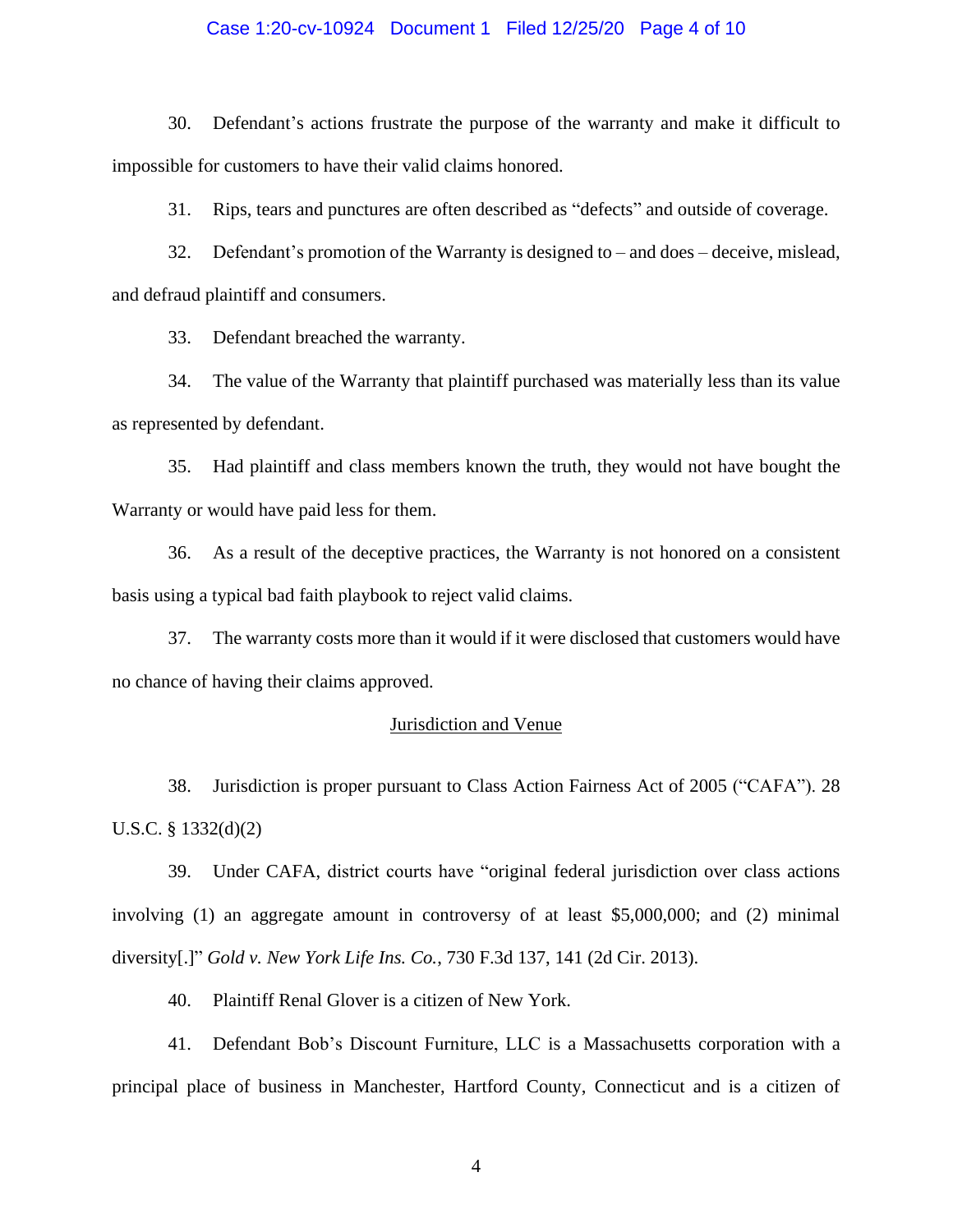## Case 1:20-cv-10924 Document 1 Filed 12/25/20 Page 5 of 10

Connecticut and upon information and belief, at least one member of defendant is a citizen of Massachusetts.

42. "Minimal diversity" exists because plaintiff Renal Glover and defendant are citizens of different states.

43. Upon information and belief, sales of the warranty exceed \$5 million during the applicable statutes of limitations, exclusive of interest and costs.

44. Venue is proper in this because a substantial part of the events or omissions giving rise to the claim occurred here.

45. Venue is further supported because many class members reside in this District.

#### Parties

46. Plaintiff Renal Glover is a citizen of Bronx, Bronx County, New York.

47. Defendant Bob's Discount Furniture, LLC is a Massachusetts corporation with a principal place of business in Manchester, Connecticut, Hartford County.

48. During the relevant statutes of limitations for each cause of action alleged, plaintiff purchased the Warranty within her district and/or State in reliance on the representations of the Warranty.

49. Defendant failed to honor the warranty and Plaintiff's claims.

50. Plaintiff bought the Warranty at or exceeding the above-referenced price because she liked the product for its intended use and relied upon the representations and contractual terms, which defendant breached.

51. Plaintiff would not have purchased the Warranty in the absence of Defendant's misrepresentations and omissions.

52. The Warranty worth less than what Plaintiff paid for it and she would not have paid as much absent Defendant's false and misleading statements and omissions.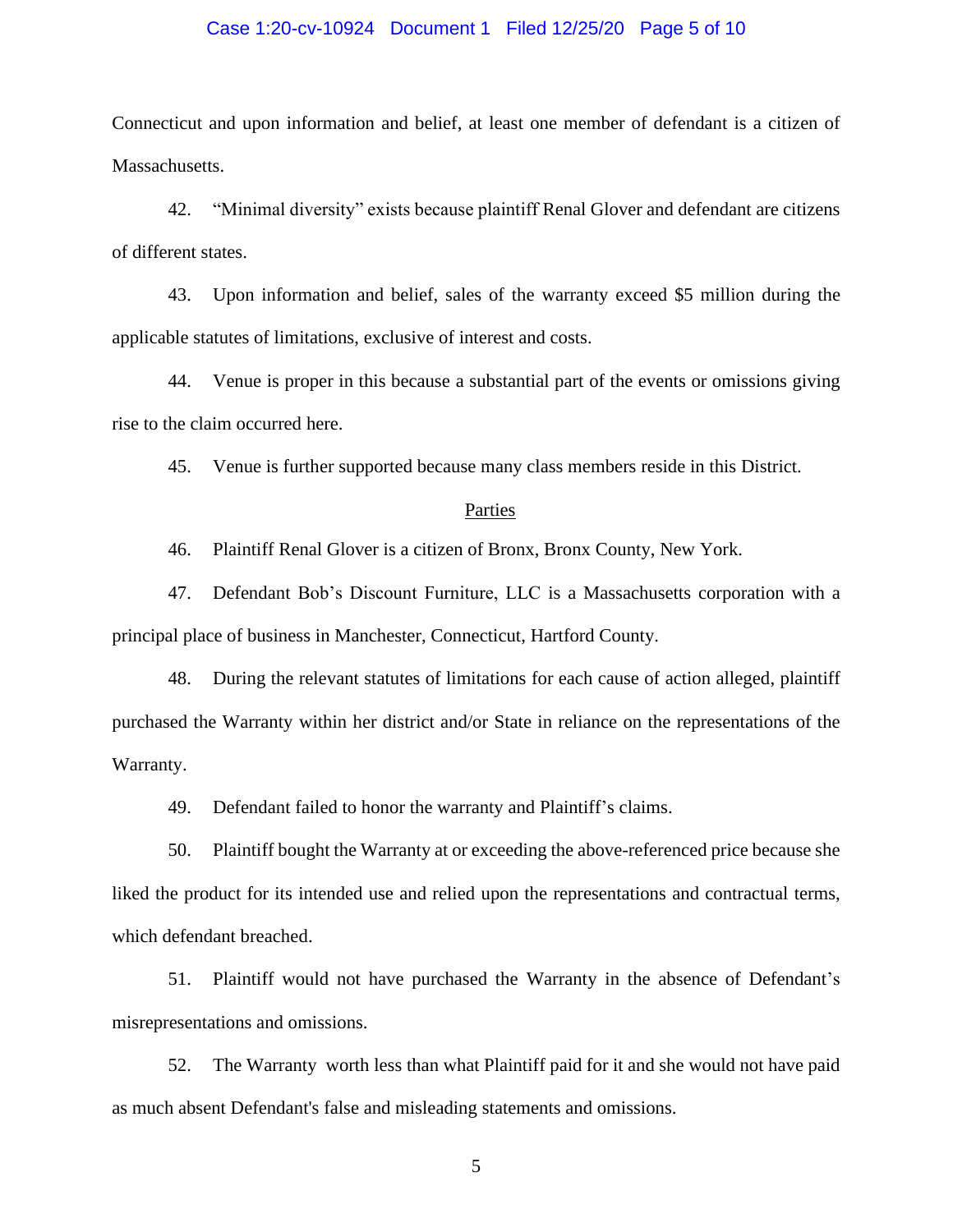## Case 1:20-cv-10924 Document 1 Filed 12/25/20 Page 6 of 10

53. Plaintiff intends to, seeks to, and will purchase the Warranty again when she can do so with the assurance that its terms will be honored.

#### Class Allegations

54. The class will consist of all purchasers of the Warranty who reside in New York during the applicable statutes of limitations.

55. Plaintiff seeks class-wide injunctive relief based on Rule 23(b) in addition to a monetary relief class.

56. Common questions of law or fact predominate and include whether defendant's representations were and are misleading and if plaintiff and class members are entitled to damages.

57. Plaintiff's claims and basis for relief are typical to other members because all were subjected to the same unfair and deceptive representations and actions.

58. Plaintiff is an adequate representative because her interests do not conflict with other members.

59. No individual inquiry is necessary since the focus is only on defendant's practices and the class is definable and ascertainable.

60. Individual actions would risk inconsistent results, be repetitive and are impractical to justify, as the claims are modest relative to the scope of the harm.

61. Plaintiff's counsel is competent and experienced in complex class action litigation and intends to protect class members' interests adequately and fairly.

62. Plaintiff seeks class-wide injunctive relief because the practices continue.

# New York General Business Law ("GBL") §§ 349 & 350 (Consumer Protection Statutes)

63. Plaintiff incorporates by reference all preceding paragraphs.

64. Plaintiff and class members desired to purchase and use the Goof Proof warranty in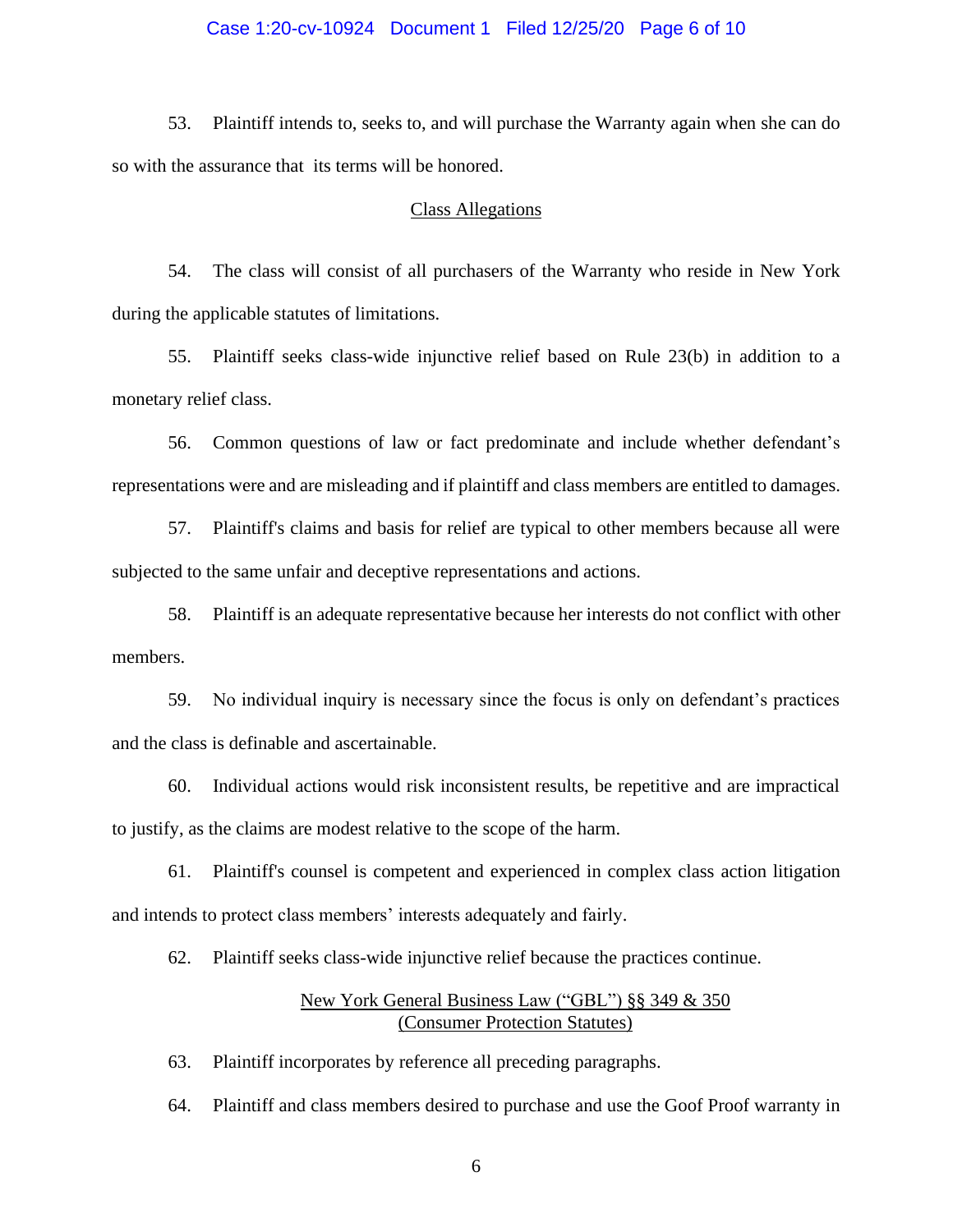### Case 1:20-cv-10924 Document 1 Filed 12/25/20 Page 7 of 10

accordance with its terms and conditions.

65. Defendant's acts and omissions are not unique to the parties and have a broader impact on the public.

66. Defendant misrepresented the warranty through its statements and actions.

67. Defendant created exclusions by distorting the plain meaning of words which plaintiff and customers relied on.

68. Plaintiff and class members would not have purchased the Warranty or paid as much if the true facts had been known, suffering damages.

## Breach of Contract

69. Plaintiff incorporates by reference all preceding paragraphs.

70. Defendant breached the contract established with plaintiff and consumers by failing to comply with its terms and conditions, and by failing to operate under good faith in denying claims which should have been covered.

#### Negligent Misrepresentation

71. Plaintiff incorporates by reference all preceding paragraphs.

72. Defendant misrepresented the Warranty.

73. Defendant had a duty to disclose the true facts about how claims would be denied for reasons which invert the English language.

74. This duty is based on defendant's position, holding itself out as having special knowledge and experience in the sale of furniture, such that they will understand and honor a warranty for that furniture.

75. The representations took advantage of consumers' cognitive shortcuts made at the point-of-sale and their trust in defendant, a well-known and respected brand or entity in this sector.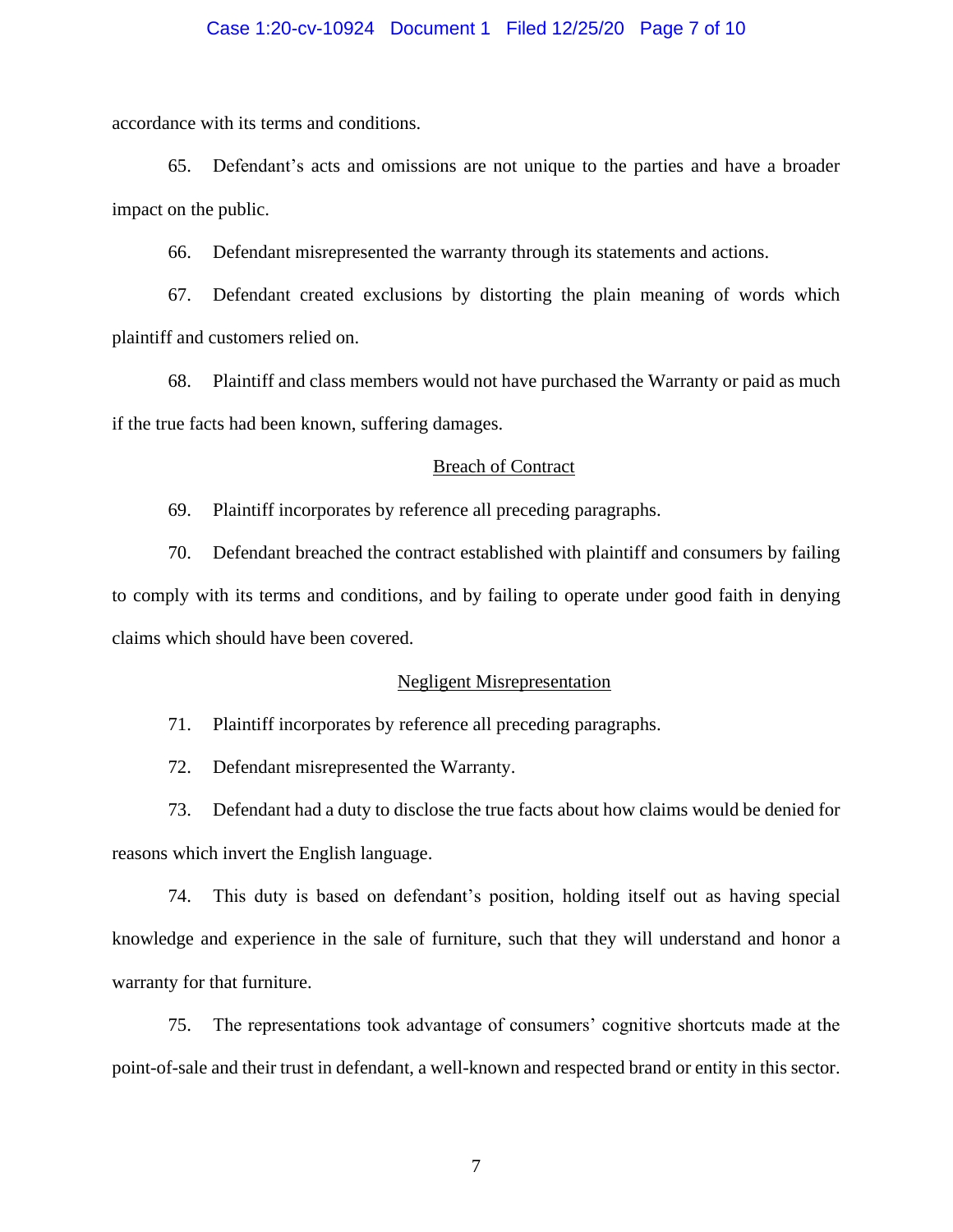## Case 1:20-cv-10924 Document 1 Filed 12/25/20 Page 8 of 10

76. Plaintiff and class members reasonably and justifiably relied on these negligent misrepresentations and omissions, which served to induce and did induce, the purchase of the Warranty.

77. Plaintiff and class members would not have purchased the Warranty or paid as much if the true facts had been known, suffering damages.

#### Fraud

78. Plaintiff incorporates by reference all preceding paragraphs.

79. Defendant misrepresented the attributes and qualities of the Warranty.

80. Defendant's fraudulent intent is evinced by its failure to accurately identify the Warranty's attributes and terms, when it knew its statements were neither true nor accurate and misled consumers.

81. Plaintiff and class members would not have purchased the Warranty or paid as much if the true facts had been known, suffering damages.

## Unjust Enrichment

82. Plaintiff incorporates by reference all preceding paragraphs.

83. Defendant obtained benefits and monies because the Warranty was not as represented and expected, to the detriment and impoverishment of plaintiff and class members, who seek restitution and disgorgement of inequitably obtained profits.

#### Jury Demand and Prayer for Relief

Plaintiff demands a jury trial on all issues.

**WHEREFORE**, Plaintiff prays for judgment:

1. Declaring this a proper class action, certifying plaintiff as representative and the undersigned as counsel for the class;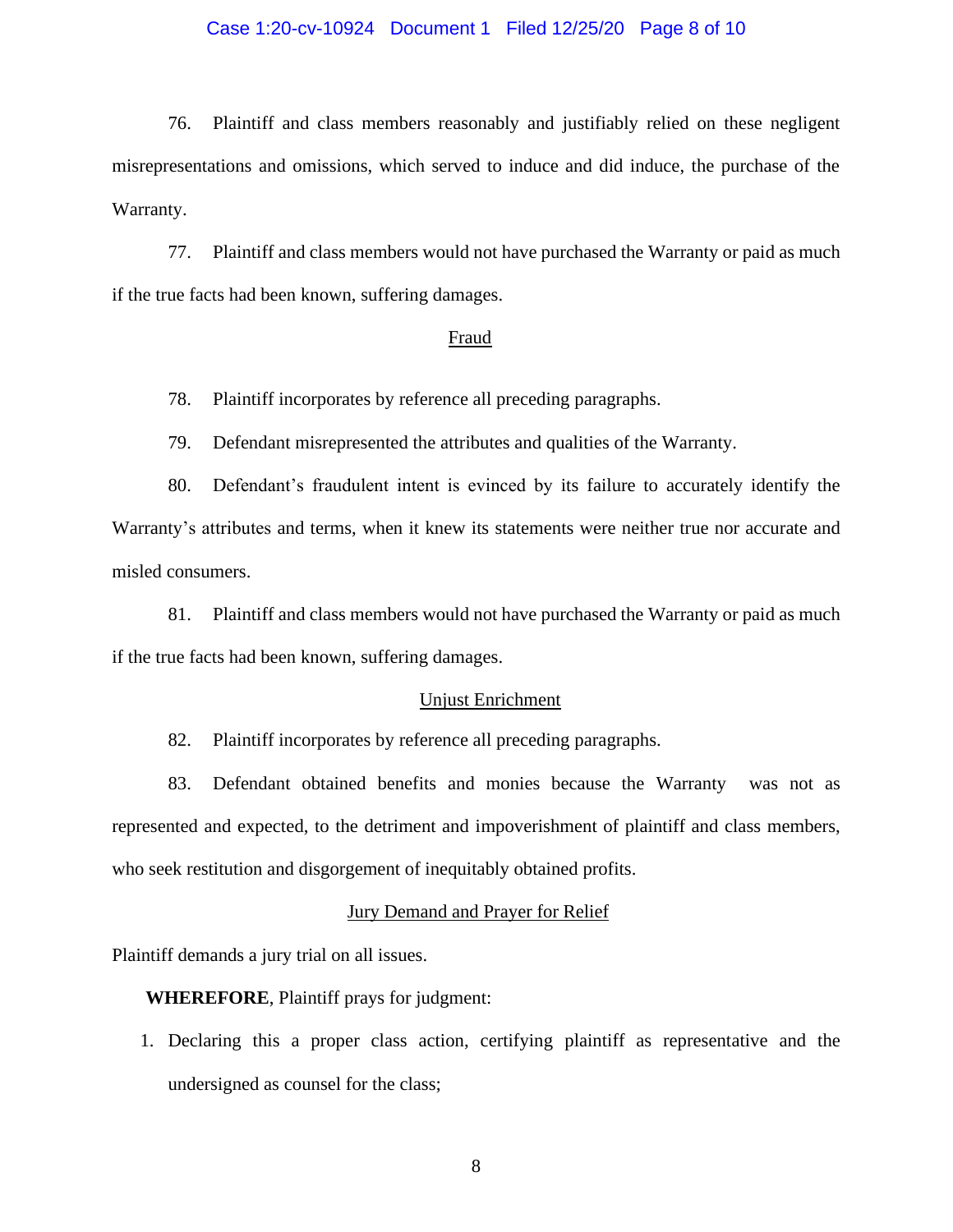- 2. Entering preliminary and permanent injunctive relief by directing defendant to correct the challenged practices to comply with the law;
- 3. Injunctive relief to remove, correct and/or refrain from the challenged practices and representations, and restitution and disgorgement for members of the class pursuant to the applicable laws;
- 4. Awarding monetary damages, statutory damages pursuant to any statutory claims and interest pursuant to the common law and other statutory claims;
- 5. Awarding costs and expenses, including reasonable fees for plaintiff's attorneys and experts; and
- 6. Other and further relief as the Court deems just and proper.
- Dated: December 25, 2020

Respectfully submitted,

Sheehan & Associates, P.C. /s/Spencer Sheehan Spencer Sheehan 60 Cuttermill Rd Ste 409 Great Neck NY 11021-3104 Tel: (516) 268-7080 Fax: (516) 234-7800 *spencer@spencersheehan.com* E.D.N.Y. # SS-8533 S.D.N.Y. # SS-2056